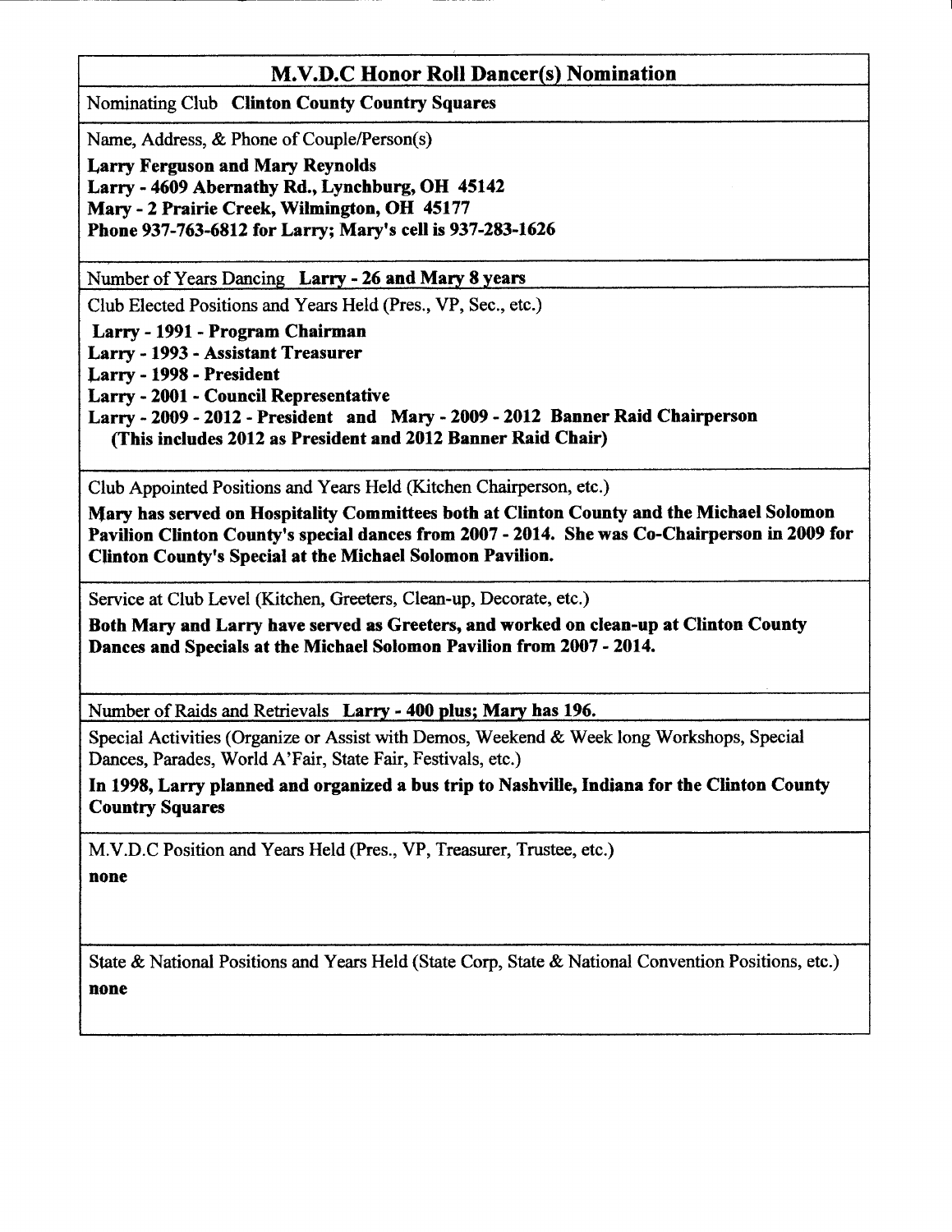### M.V.I).C Honor Roll Dancer{s) Nomination

Nominating Club Clinton County Country Squares

Name, Address, & Phone of Couple/Person(s)

Larry Ferguson and Mary Reynolds Larry - 4609 Abernathy Rd., Lynchburg, OH 45142 Mary - 2 Prairie Creek, Wilmington, OH 45177 Phone 937-763-6812 for Larry; Mary's cell is 937-283-1626

State & National Conventions Attended

Slst State in Dayton, OH 2011 - Mary and Larry 53rd State in Columbus, OH 2013 - Mary and Larry 54th State in Covington, KY 2014 - Mary and Larry 41st National Square and Round Dance Convention - Cincinnati, OH 1992 - Larry 59th National Square and Round Dance Convention - Louisville, KY 2010 - Mary and Larry

Attach a Write Up (Include all information about applicant that might be of importance to the Selection Committee)

# MUST BE TURNED IN TO THE COUNCIL SECRETARY BY THE NOVEMBER COUNCIL MEETING!

8/26/00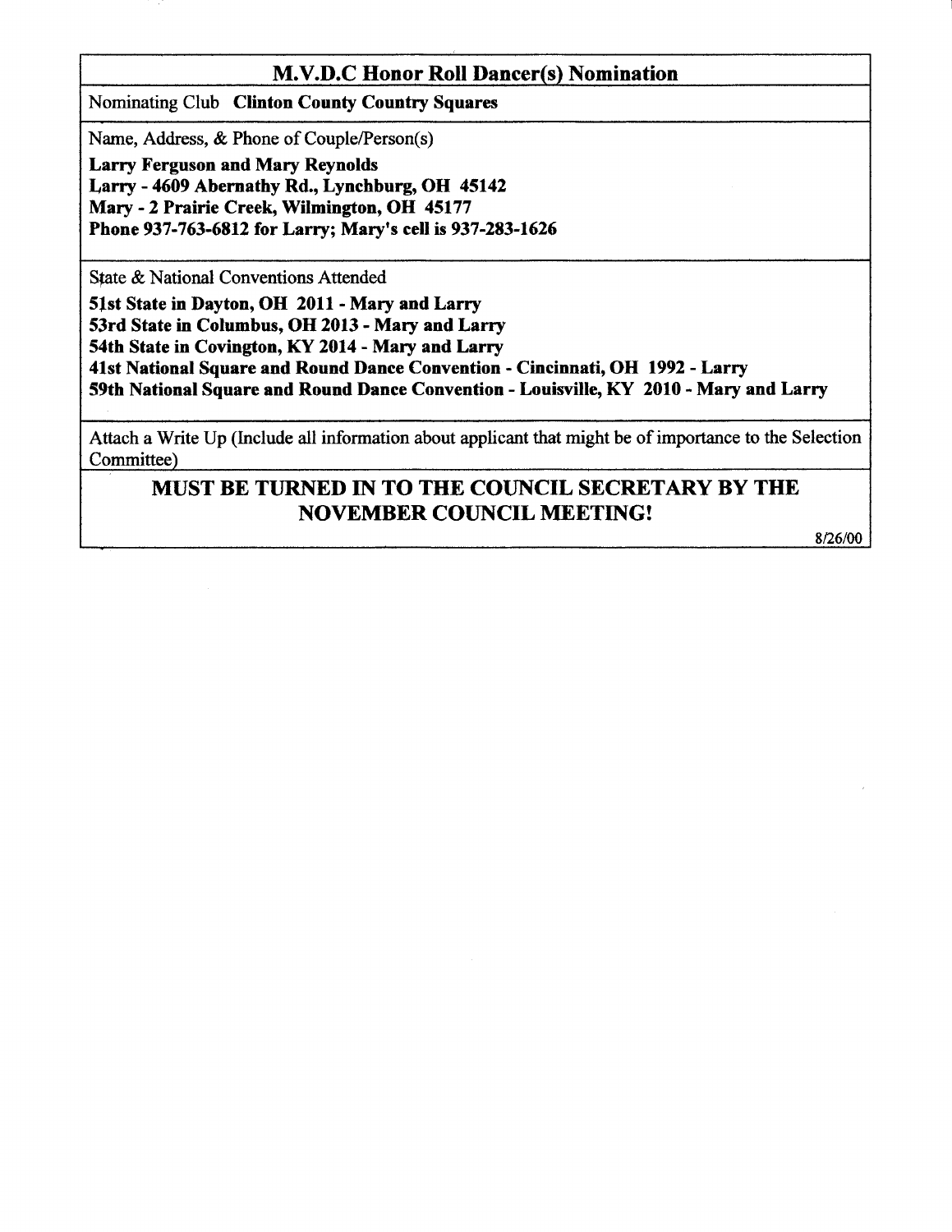### M.V.D.C Honor Roll Dancer(s) Nomination

Nominating Club Clinton County Country Squares

Name, Address, & Phone of Couple/Person(s)

Larry Ferguson and Mary Reynolds Larry - 4609 Abernathy Rd., Lynchburg, OH 45142 Mary - 2 Prairie Creek, Wilmington, OH 45177 Phone 937-763-6812 for Larry; Mary's cell is 937-283-1626

#### Write Up

Clinton County nominates Larry Ferguson and Mary Reynolds for 2014 Miami Valley Honor Couple. Larry has been square dancing since 1989, accepted officer positions, and earned 400 plus Raids and Retrievals while putting over 100,000 miles on his other van driving and taking other Clinton County club members to several of those dances.

Mary has been dancing for 8 years, accepted the Banner Raid Officer positions, and has parned 196 Raids and Retrievals.

1990 - 1999 Larry's Activities

In addition to participating in Raids/Retrievals, regular club dances at Laurel, angeling lesson classes, the All Nighter specials, Graduation Dance, Wilmington Corn Festival, Christmas Dance, demos, Sweetheart Dance, Weekend Getaway Dance at Kings Island, Traveling Annie, Lake Cowan, a Mystery Trip to Lake Choctah, and Hoedown at the First Christian Church, Larry was there dancing in the heat at the Clinton County Fair.

Larry supported Miami Valley's activities by attending summer plus workshops at the Michael Solomon Pavilion. There were two dances shared by Clinton County, Fayette County, and Highland County. One was a Jamboree with several callers alternating between the county locations in the summer months each year, and a New Year's Dance on New Year's Eve. He was there to assist with those events.

Larry supported the club by traveling on mystery trips and many of those were out of state. In January 1990, he drove south to Kentucky for a Snowball Dance; in 1991, a dance at the Kentucky Horse Park. In Dec. 1993, he drove one of six vans on a mystery trip to Maysville, Kentucky. Then in 1998, Larry went to the Biltmore Estates in North Carolina. In 1999, he drove members of the Clinton County dance club to the Cincinnati Zoo to see the lights at Christmes. Thanks to Larry, those who like to travel to Richmond to Hoosier Corners and eat af Rob's, but are not fond of driving that distance get to enjoy that Raid by ridingwith Larry.

He made two trips to Gatlinburg - one to the Smoky Mountain Festival in Gatlinburg and the other one to downtown Gatlinburg. This downtown Gatlinburg dance was a memorable event which included 4 states: 3 of those were Tennessee, Georgia, and Alabama with 4 callers participating. One caller was dressed in Elvis attire and Tom Roper even did an imitation of Elvis. No one was on the dance floor, they were all watching and having a good time.

As the Club's Spring Dance and Halloween Dances were moved to the Michael Solomon Pavilion in 2007, that meant driving that extra mile. I didn't hear him complain.

(continued on next page)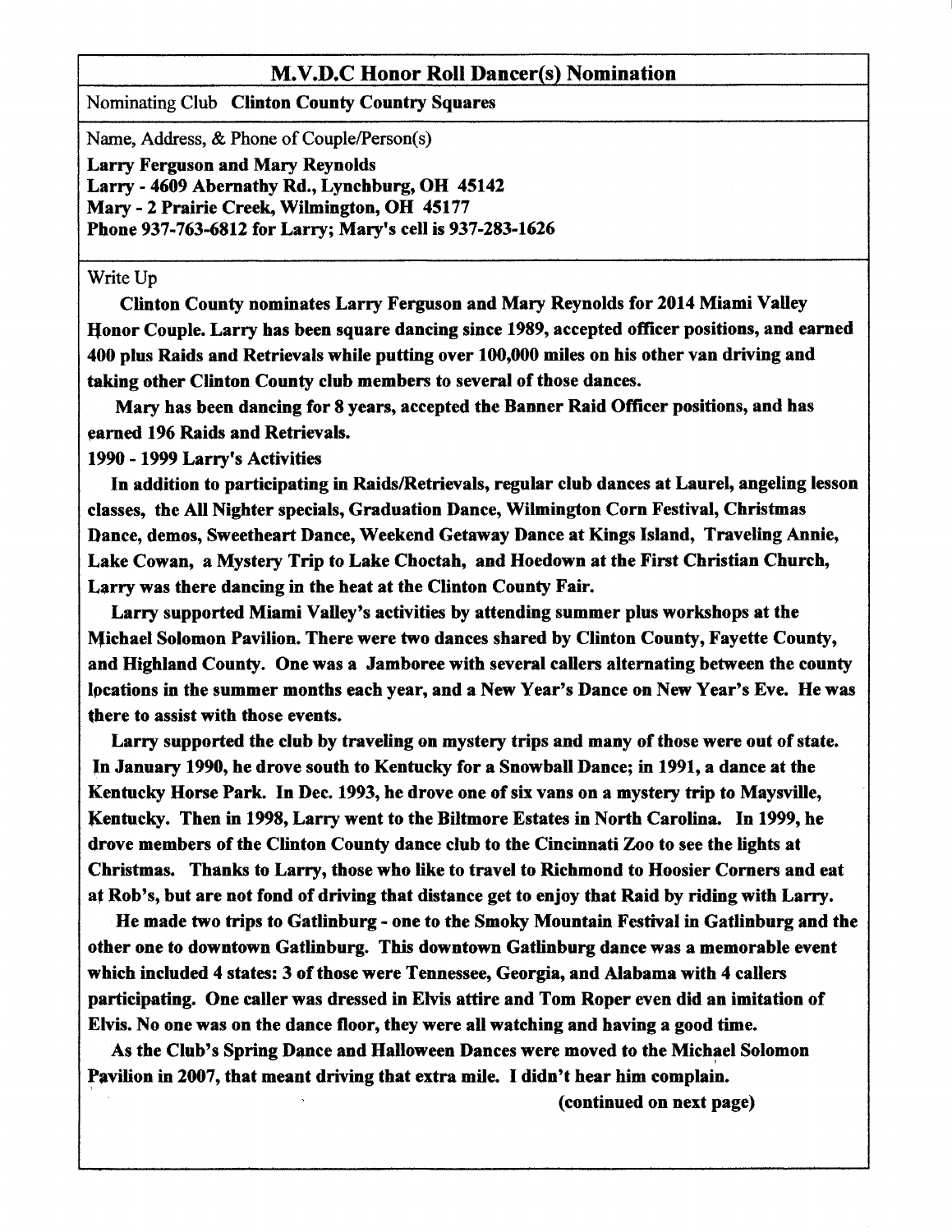## Larry and Mary's 2007 - 2014 Activities

At Port William's special in the summer time, Mary and Larry were there "dancing in the heat" on the streets of their town in 2007 and 2008 for a Demo.

Larry and Mary have been taithful attending and participating in demos at six different nursing homes, Cape May Retirement Village, Fellowship of Praise Church, Corn Festival and Strawberry Festivals; dancing on the street in Bowersville, John and Fran's Pastor's house and performing in freezing cold weather on the Court House steps in Wilmington in November.

Plus, they have participated in special dances like the Miami Valley's Furple Heart Dance, Gem City's Ken Roberts' Hallelujah Jubilee, Frontier Squares Dance/Picnic in Cincinnati, a Benefit Dance at Cardinal Squares, Wounded Warriors Benefit Dance, and a canned food dance at Kitty Hawks club.

Traveling a distance isn't a question for Larry. Larry is supportive, too, of other out-of-state dance club specials. In 2oog, he drove to Brown County, Indiana for a special weekend dance. Both Mary and Larry are not only active in our club, but travel to support the Miami Valley area clubs as well. Since 2oo8, they have been traveling to Jackson, Ohio for a Southern Ohio Round-up Dance with Homer Magnet Larry and Mary were on the road again in 2011 driving to the Fairfield Commons Mall for a square dance demo with other Miami Valley dancers.

In zoto, Larry and Mary supported the club by taking round dance waltz lessons. They participate in rounds at our club dances.

Larry and Mary have been supportive to the club secretary by sharing pictures they have taken at Christmas Dances, Graduation Dances, and the 2011 Miami Valley Honor Dance.

In 2012 and 2013, we don't know the pain Larry may have endured the next day after stepping into a square. But he didn't give up, he gave it the "Ole College Try." We thank you larry for continuing to support the club.

Surgery in January, 2013, didn't slow him down for long, as in March he braved the weather and drove on those wintry roads to Dayton for the Hallelujah Jubilee Dance at the Pavilion. Larry and Mary didn't miss the CCCS April special at the Michael Solomon Pavilion, the Family, Friends, and Fun Dance, a CCCS Graduation Dance, a June Frontier Squares Picnic Dance near Cincinnati on a rainy, cold evening, and in July, the Strawberry Festival Demo, the Fundraiser Dance for Brenda Hayslip, the Southern Ohio Round-Up and attended the Tom Dillander Benefit Dance in Dayton in September 2013.

Mary always looks so stunning in her square dance dresses as she wears those bright vibrant outfits with matching crinolines. And, Larry always looks handsome as he wears the official square dance attire to demos as well as dances. Remember the Corn Festival in September 2013? It was one of those hot, humid afternoons and evenings for that demo. If a spotlight were on, Mary would be the one feafured wearing the colorful'yellow" square dance attire. Plus, they always plan to dress for the occasion whether it's Halloween, Hawaiian Luau at Cardinal Squares, Concord Cloverleaf's "Dress Foolishly" Dance, or the Southern Ohio Round-Up "Christmas in July" theme dance.